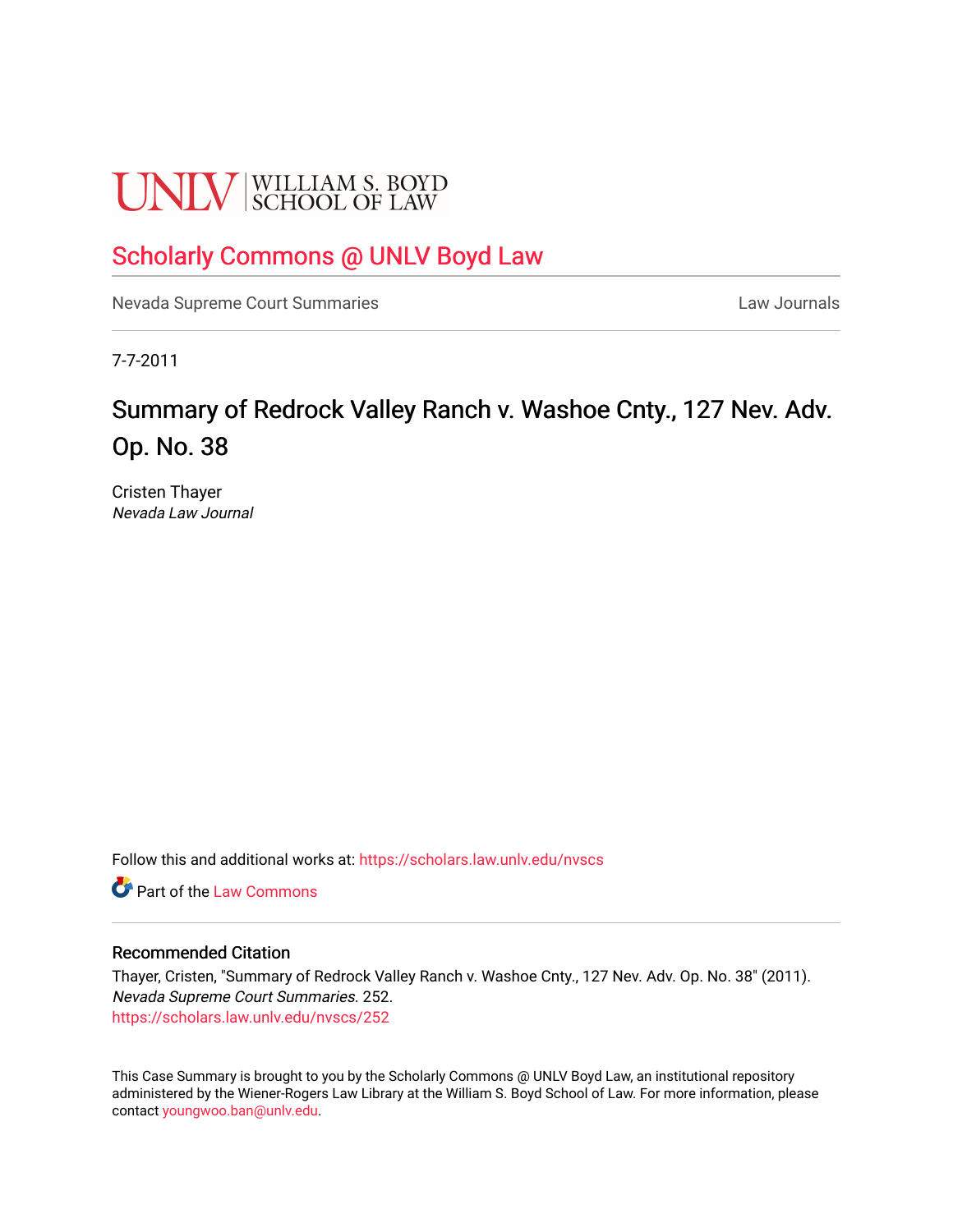*Redrock Valley Ranch v. Washoe Cnty.*, [1](#page-1-0)27 Nev. Adv. Op. No. 38 (July 7, 2011)<sup>1</sup> Natural Resources-Special Use Permits; Review of Agency Decisions

# **Summary**

 Appeal from a district court's order denying a petition for judicial review of a county's special use permit denial.

## **Disposition/Outcome**

 The Supreme Court affirmed the district court's denial for judicial review because Washoe County had the authority to make the final decision of whether to grant or deny permits for water use and relocation.

# **Factual and Procedural History**

 Redrock Valley Ranch (RVR) filed multiple applications with the State Engineer in an effort to move water from one basin to another. Initially, Washoe County protested the transfer applications, but later entered into a stipulation with RVR where the County would withdraw its protests if RVR agreed to limit its interbasin transfer request. The State Engineer ultimately approved RVR's transfer request, and found that the changes in use would not conflict with existing water rights or interests or be detrimental to the public interest. Furthermore, while the application was pending, the Regional Water Planning Commission amended the Washoe County Comprehensive Regional Water Management Plan (Water Management Plan) to note RVR's water rights as a potentially available water resource.

 The Washoe County Development Code requires the County make five findings before issuing a special use permit.<sup>[2](#page-1-1)</sup> The fourth required finding is "the issuance of the permit will not be significantly detrimental to the public health, safety or welfare; injurious to the property or improvements of adjacent properties; or detrimental to the character of the surrounding areas."[3](#page-1-2)

 The Washoe County Department of Community Development recommended approval, however the Washoe County Board of Adjustment could not make the fourth finding required by the code. RVR appealed this decision to the Washoe County Commission, and the Commission denied RVR's application based on multiple public concerns, the existence of another similar relocation project, and testimony from a hydrology expert that this project would be detrimental to the hydrology of the area. Thus, the Commission concluded it could not make the finding of no detrimental effect.

 RVR then petitioned for judicial review under NRS 278.0233. The district court confined its review to the record before the Commission and denied relief because substantial evidence supported the Commission's decision. This appeal followed.

<span id="page-1-0"></span><sup>&</sup>lt;sup>1</sup> By Cristen Thayer.

<span id="page-1-1"></span> $2<sup>2</sup>$  The five findings are consistency, improvements, site suitability, issuance not detrimental and effect of a military installation. Washoe County Code § 110.810.30 (2007).

<span id="page-1-2"></span><sup>3</sup> *Id.*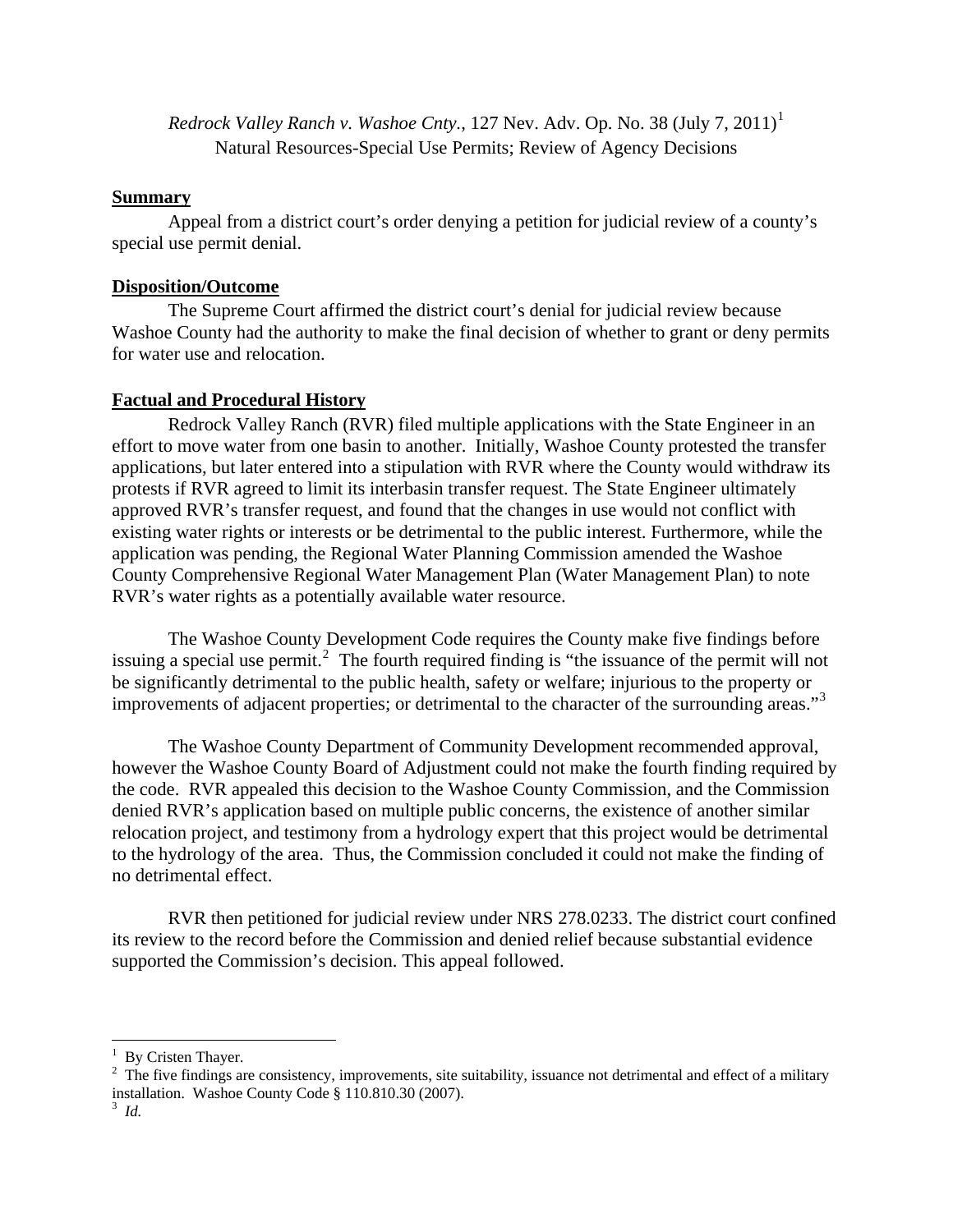#### **Discussion**

 Justice Pickering delivered the opinion of the Court, and rejected RVR's main argument that Washoe County did not have authority to deny the permit.

#### The State Engineer's Decision Does Not Preempt Washoe County's Decision

 RVR first argued the State Engineer's authority preempted Washoe County's authority over the permit decision. However, the Court found while NRS 533.370 permits the engineer with authority to decide whether to approve an application for a permit, the statute works in tandem with other Nevada water law statutes. Consequently, the County still maintained authority over political, social and economic decisions relating to water; especially decisions that relate to long-term comprehensive plans, Nevada law and notions of public welfare.<sup>[4](#page-2-0)</sup>

 Here, while the engineer did make a finding that the application would probably not be detrimental to the public interest, this public interest finding does not obviate local social, political and economic concerns. Furthermore, the Commission limited the basis for denying the permit to policy conflict, noise impacts, changes to community character, public health issues, and lowering of property values, all of which are distinct from the issues addressed by the engineer.

 In addition, the Court rejected RVR's argument that the Water Management Plan's referral to the project as a "potential" water source indicated regional approval, because "potential" means "possible" and is distinguishable from "actual." Therefore, use of the word "potential" did not show any approval of the project. In any event, the County is the final authority regarding necessary infrastructure improvements relating to the plan. Therefore, the County had the authority to act in regard to RVR's permit application.

#### Washoe County's Decision is not Precluded by the Engineer's Decision

 RVR next argued Washoe County's failure to appeal the State Engineer's determination precluded it from finding otherwise, based on the engineer's statutory authority under NRS 533.370. For issue preclusion to apply, the issue decided in the previous proceeding must be identical to the issue in the current proceeding. For claim preclusion to apply, the present action must be based on the same claims or any part of them that could have been brought in the prior case. Issue and claim preclusion can apply to agency decision, but courts carefully apply it in this context because while public interest is part of any agency's decision, the meaning of public interest differs from agency to another.<sup>[5](#page-2-1)</sup> The differing functions and interests of agencies can therefore defeat a finding of preclusion.<sup>[6](#page-2-2)</sup>

 Here, the State Engineer and the County play distinct roles in water management. The State Engineer is vested with authority to base decisions on logistical issues about feasibility and may deny permits where its use threatens to prove detrimental to the public interest. The County's broad authority encompasses these considerations as well as zoning and related matters. Furthermore, the denial of special use permits is for the County, not the engineer to decide. The County's authority to make decisions on water use is distinct from the engineer's

 4 Serpa v. Washoe County, 111 Nev. 1081, 1085, 901 P.2d 690, 695 (1995).

<span id="page-2-1"></span><span id="page-2-0"></span> $^5$  2 Koch, Charles H., Jr., ADMINISTRATIVE LAW AND PRACTICE  $\S$  5:72 (3d ed. 2010).

<span id="page-2-2"></span>Holmberg v. State Div. of Risk Management, 796 P.2d 823, 826 (Alaska 1990).